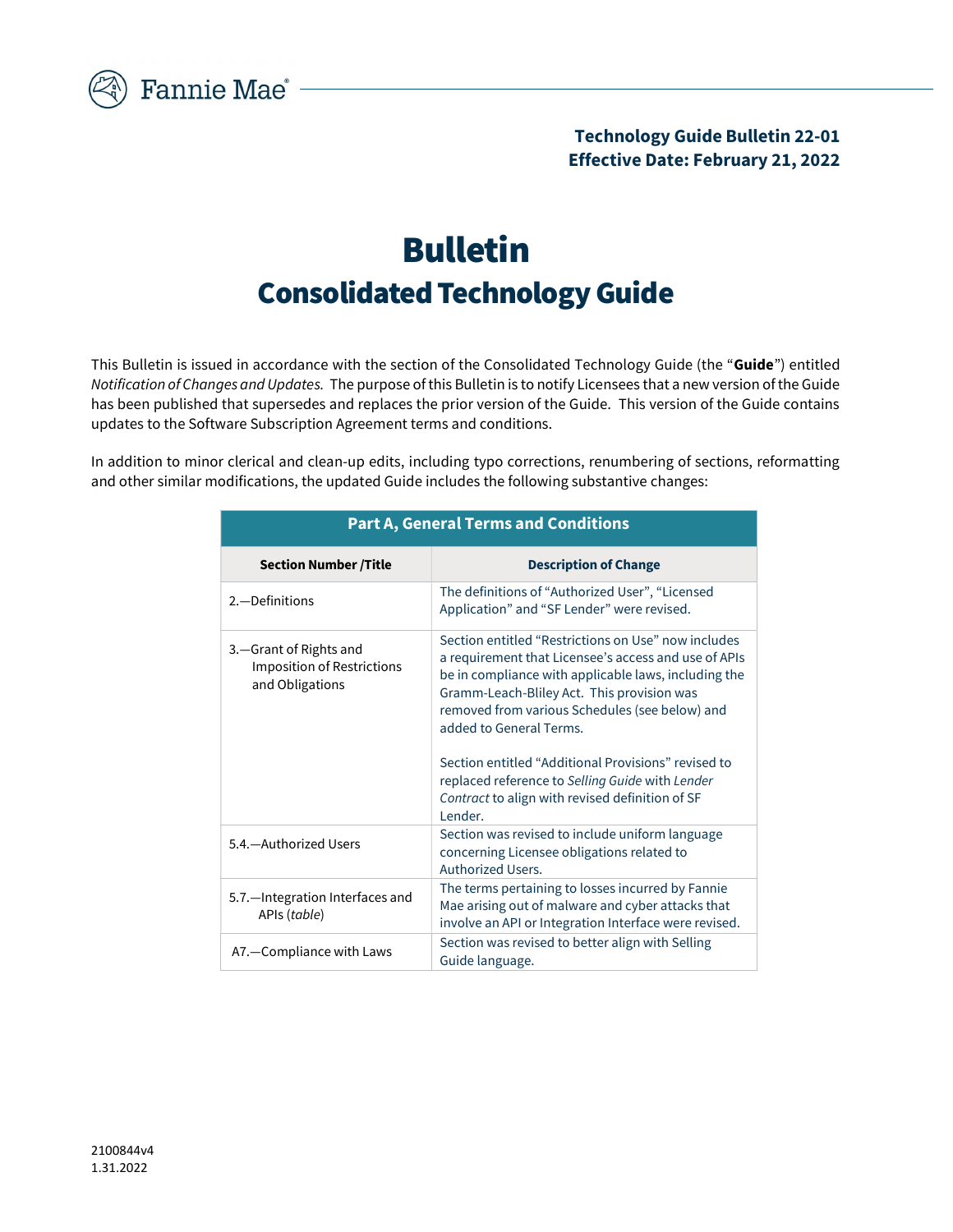

| <b>Part B, Schedules</b>                                                                        |                                         |                                                                                                                                                                                                              |
|-------------------------------------------------------------------------------------------------|-----------------------------------------|--------------------------------------------------------------------------------------------------------------------------------------------------------------------------------------------------------------|
| <b>Schedule Name</b>                                                                            | <b>Section Number /Title</b>            | <b>Description of Change</b>                                                                                                                                                                                 |
| <b>Desktop Originator</b>                                                                       | 4. - Restrictions on Use                | Removed the compliance with laws provision under<br>Restrictions on Use that was relocated to the General Terms<br>(see above).<br>Clarified that Licensee may not redistribute the Licensed<br>Application. |
| <b>Desktop</b><br><b>Underwriter</b>                                                            | 4.-Restrictions on Use                  | Removed the compliance with laws provision under<br>Restrictions on Use that was relocated to the General Terms<br>(see above).                                                                              |
| Desktop<br><b>Underwriter</b><br><b>Schedule (Non-</b><br>Seller/Servicer (DU<br>Only) Version) | 4. - Restrictions on Use                | Removed the compliance with laws provision under<br>Restrictions on Use that was relocated to the General Terms<br>(see above).                                                                              |
| <b>MBS Trading Portal</b>                                                                       |                                         | New Schedule added.                                                                                                                                                                                          |
| <b>Multifamily</b><br><b>Applications</b>                                                       | 1.-Licensed Application                 | Customer Collab Community was added as a new Licensed<br>Application.                                                                                                                                        |
| <b>Single-Family</b><br><b>Shipping and</b><br><b>Delivery</b><br><b>Applications</b>           | $11 - APIs$                             | Removed Section entitled APIs, the substance of which was<br>relocated to the General Terms (see above).                                                                                                     |
| <b>Uniform Closing</b><br>Dataset (UCD)<br><b>Collection Solution</b>                           | 3.-Restrictions on Use                  | New provision concerning API use that applies if Licensee is<br>an appraisal management company or appraiser.                                                                                                |
|                                                                                                 | 7. - Compliance with<br>Applicable Laws | Removed Section entitled Compliance with Applicable Laws,<br>the substance of which was relocated to the General Terms<br>(see above).                                                                       |
| <b>Uniform Collateral</b><br>Data Portal                                                        | 3.-Restrictions on Use                  | New provision concerning API use that applies if Licensee is<br>an appraisal management company or appraiser.                                                                                                |
|                                                                                                 | 9. - Compliance with<br>Applicable Laws | Removed Section entitled Compliance with Applicable Laws,<br>the substance of which was relocated to the General Terms<br>(see above).                                                                       |

The provision entitled "Licensed Application" was revised in all Schedules to replace certain non-uniform language with uniform language.

Also, all Schedules that contain a provision entitled "Survival" were revised to replace the existing non-uniform Survival provision language with uniform language. In addition, all Schedules that contain a provision entitled "Authorized User" were revised to include uniform language concerning Licensee obligations related to Authorized Users.